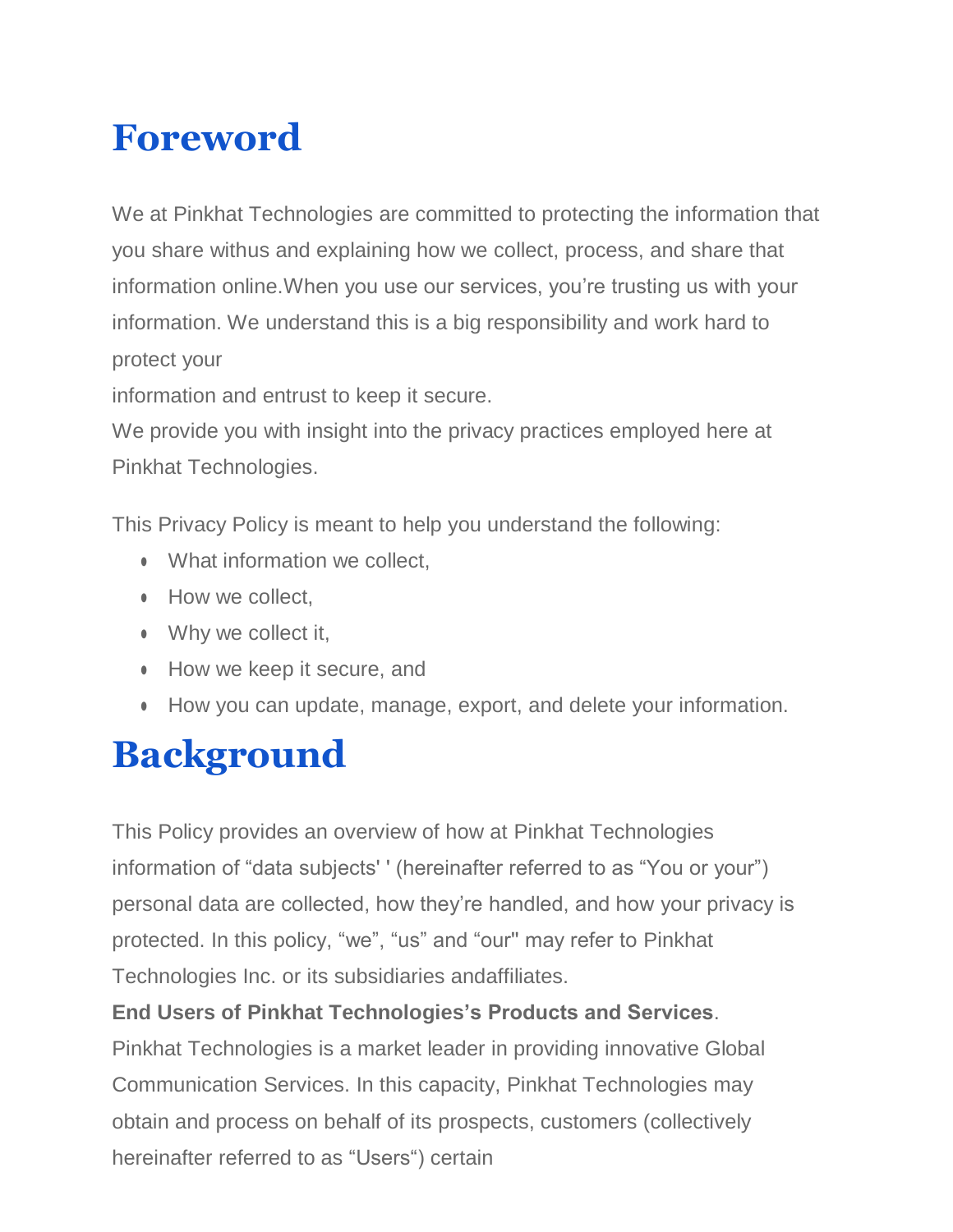personal information about its Users' employees, representatives, consultants, contractors, agents, or other end users who are authorized to use its services ("End User Data"). If you are an employee or other end user of a User, please contact your employer with any questions about how your End-User Data is collected and processed, or to seek clarification or exercise any rights you may be offered under data protection laws in your jurisdiction.

Pinkhat Technologies, with regard to personal data, might act both as a data controller as well as a data processor or agent that processes End User Data on behalf ofits User, which is the controller or owner of such data under applicable data protection laws.

As such, in the latter, Pinkhat Technologies assists its Users to address data protection

inquiries from end users to the extent applicable to its services but typically does not respond directly to such inquiries from end-users.

Pinkhat Technologies is also a data controller in certain cases where there is an express agreement between Pinkhat Technologies and the client or maybe a controller in certain circumstances where there is a written consent from the client based on business necessities and exigencies. Further, Pinkhat Technologies is also a data controllerto the extent of its customers' data which it obtains and processes directly, through lead-generation platforms where the customer would have given theirexpress consent, social media platforms where the customer could have contacted or email referrals from existing clients, tradeshows where the customer would have visited and shared their contact information with Pinkhat Technologies.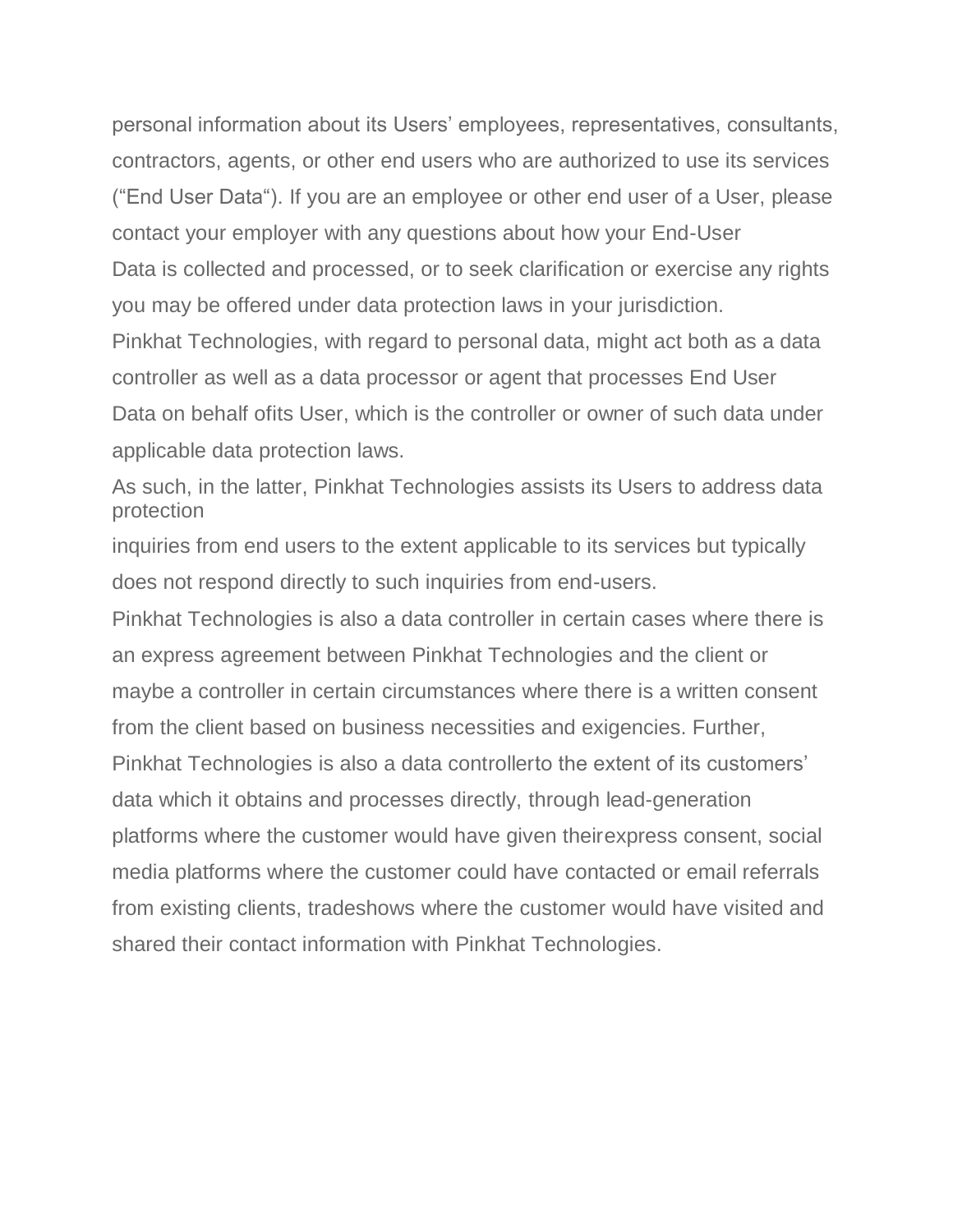We build a range of services that you would find it on our website, and in order to achieve this we collect personal data from you in a number of ways including:

- **•** Applications
- WebForms
- Off-site services
- Others
- Contractual Commitments

# **If you are landing in our page**

#### Personal Data

#### What "Personal Data" do we collect from you?

In the process of rendering our services, we collect the PII, which is the information that can be used to identify you such as, but not limited to:

- Name;
- **•** Citizenship;
- Birthdate, place of birth;
- Home and personal cell telephone numbers;
- Personal email address, mailing, and home address;
- Financial information to the extent required;
- Office location:
- Business telephone number;
- Business email address;
- Other information that is releasable to the public.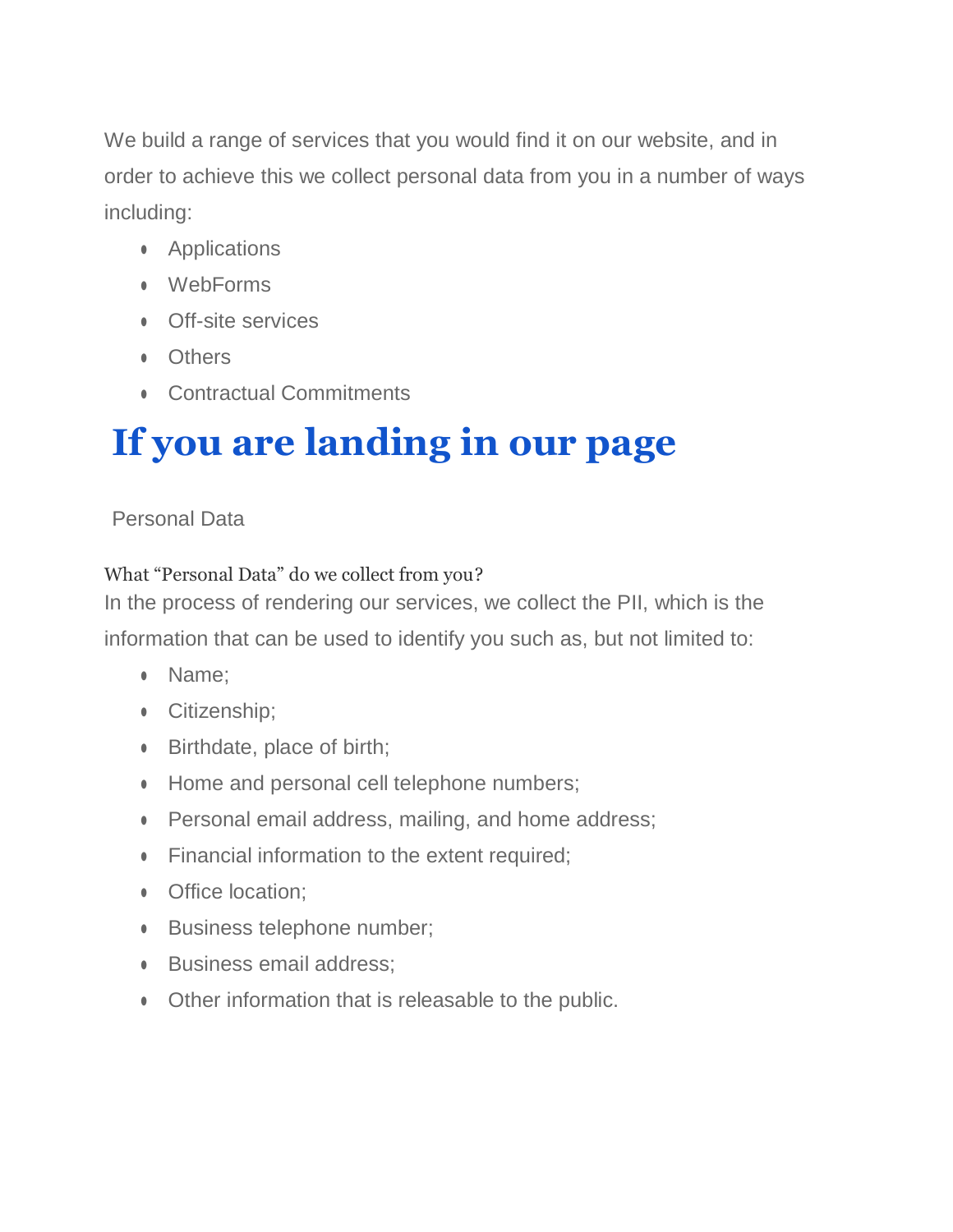#### **Processing of Personal Data**

#### 1.1.1 How do we process your personal data?

We may process data about the use of our website and services ("usage data"). The usage data may include your IP address, geographical location, browser type, and version, operating system, referral source, length of visit, page views and website navigation paths, as well as information about the timing, frequency, and pattern of your service use. The source of the usage data is our analytics tracking system and other tools used for web tracking/lead generation purposes. This usage data may be processed for the purposes of analyzing the use of the website and services. The legal basis for this processing is our legitimate interests, namely monitoring and improving our website, services, and improvise the user's experience as well as your expressed consent where necessary.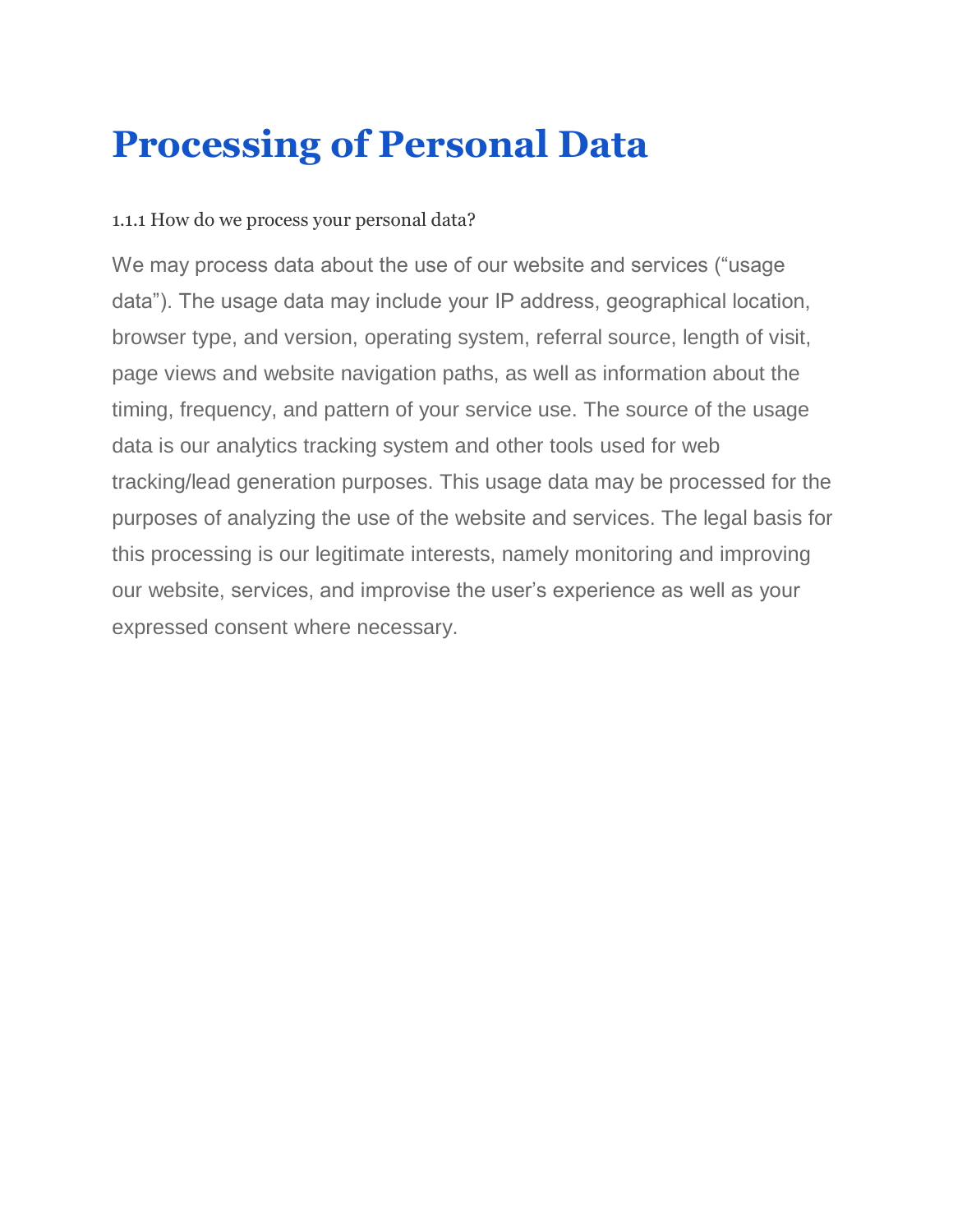We may also process your data ("account data"), which may include your name and email address, contact details, your qualifications, employment, and past experiences, and other related information. The source of the account data is from third-party sites, job portals, leads / connects from social media platforms like LinkedIn, Twitter, Facebook, YouTube, Instagram, Pinterest, etc., where you have given your consent to store and transmit your individual data for prospective employers and companies. The account data may be processed for the purposes of operating our website, providing our services, ensuring the security of our website and services, maintaining back-ups of our databases, and communicating with you. The legal basis for this processing is our legitimate interests, namely the proper administration of our website and business, by the performance of a contract between you and us as well as your consent where necessary.

We may also store your personal data ("profile data"), such as your name, address, telephone number, email address, gender, date of birth, and employment details in our database, so as to contact you directly in the event of a contracting opportunity or sharing a new product portfolio or a service based on your requirements and the opportunities we intend to share with you. In the latter case the legal basis of processing, if any, is the express consent, provided by you, and the performance of a contract between you and us and/or taking steps, at your request, to enter into such a contract.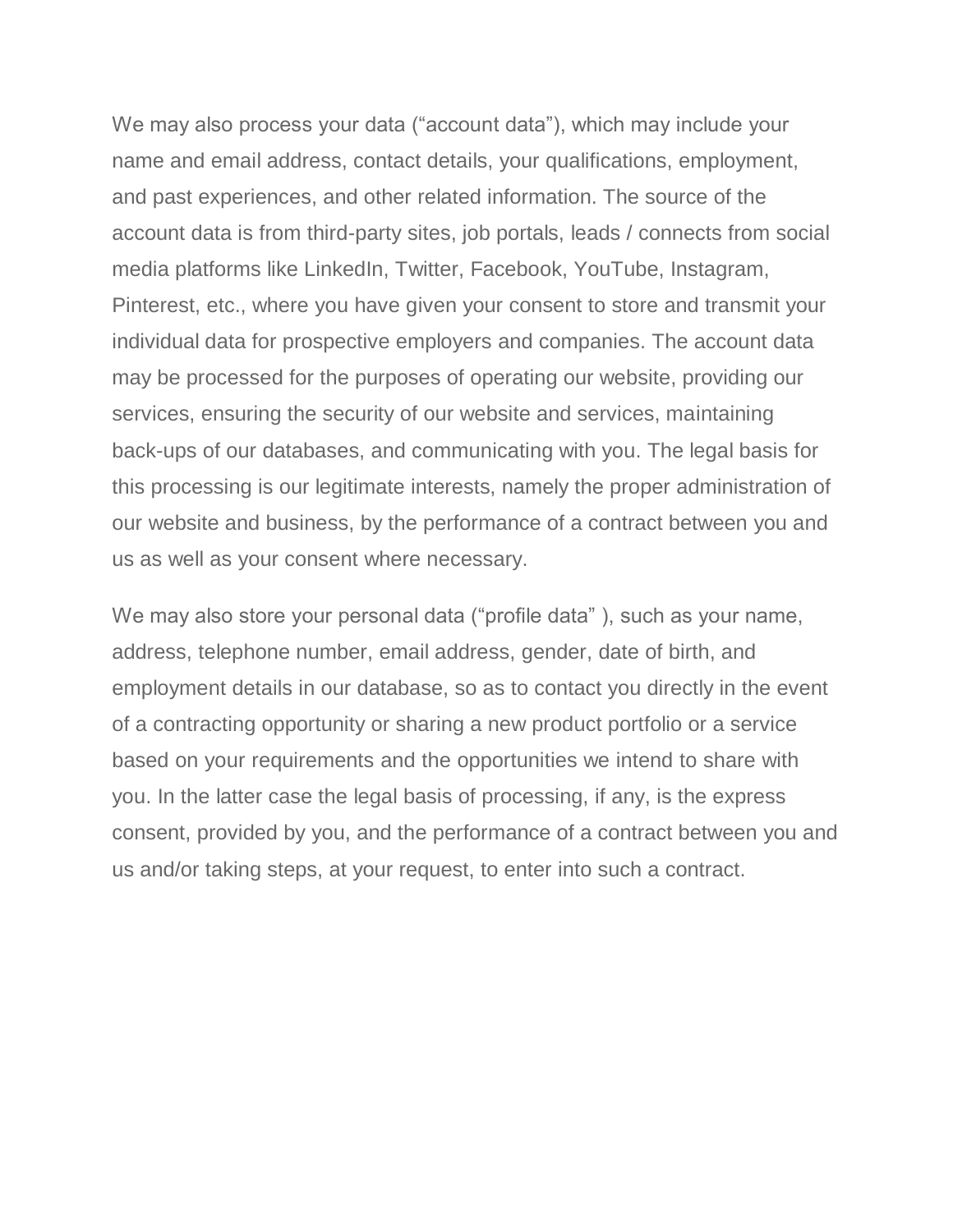# **Why do we process your personal information**

We process your "**non-sensitive**" personal information for the following reasons:

- Advertising and sales activities while we would be presenting information about our services and products;
- Creating and executing contracts and agreements with you or your employer to:
- Provide services to clients and other users of these services;
- Receive goods and services from vendors;
- Control our relationship with clients, vendors, and other parties who use our services or products;
- Administering our website as per the agreement and for internal processing, including fixes of defects, data analysis, testing, investigating, and collecting statistics and surveys;
- Improving our website to provide content in the most efficient & effective way.
- Provide you with specific products and services covered under the terms of a contract with one or more of our corporate customers, including processing transactions, authenticating authorized users, and marketing our products and services;
- Perform certain benefit administration or other transactions initiated by you;
- Respond to your questions, complaints, or reviews of our product or services;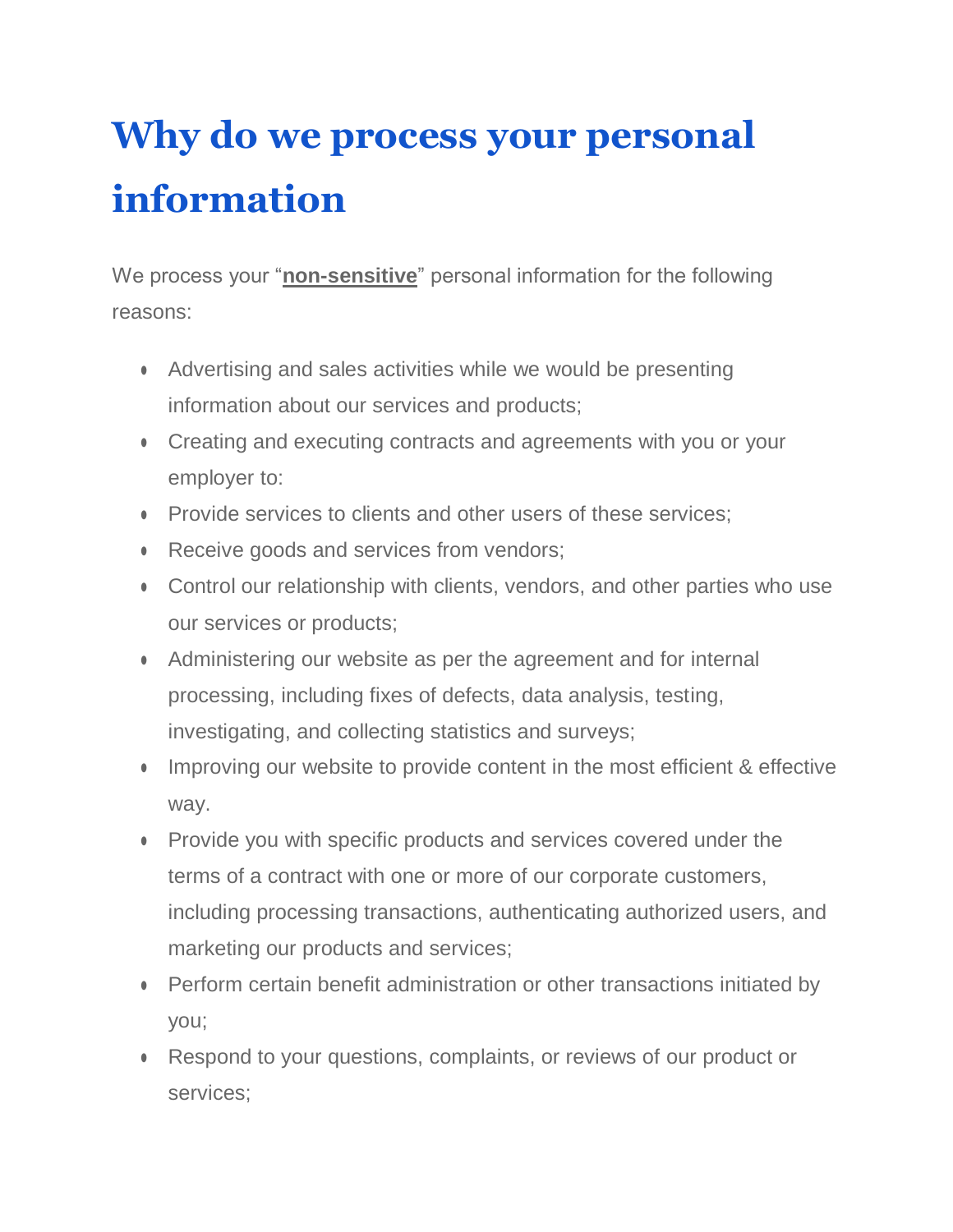- Send you communications about online transactions, product information, ads and promotions, electronic newsletters, or other notices you requested or offers tailored to you;
- Comply with applicable law, obey judicial orders, cooperate with law enforcement authorities, or prevent any suspected illegal activities;
- Help us run our business; or
- For any other everyday business purposes, such as product development and website administration.

# What legal basis do we have for collecting and processing your information?

Our legal basis for each of the ways we collect information from you has been explained in the earlier sections. Please note where consent forms the basis, you can withdraw consent at any time by contacting our DPO by opting out of any email message using the "unsubscribe" link [link].

Certain jurisdictions, including those in the European Union, require the identification of the legal grounds for the collection, use, sharing, and other processing of Personal Information. Pinkhat Technologies relies on the following legal grounds for the collection, use, sharing, and processing of Personal Information as described in this Privacy Policy:

- Necessary to provide information or otherwise carry out the performance of a contract with you as an individual;
- Our legitimate interests, including:
- Performance of the contract with our Users;
- Implementation and operation of a group-wide matrix structure and group-wide information sharing;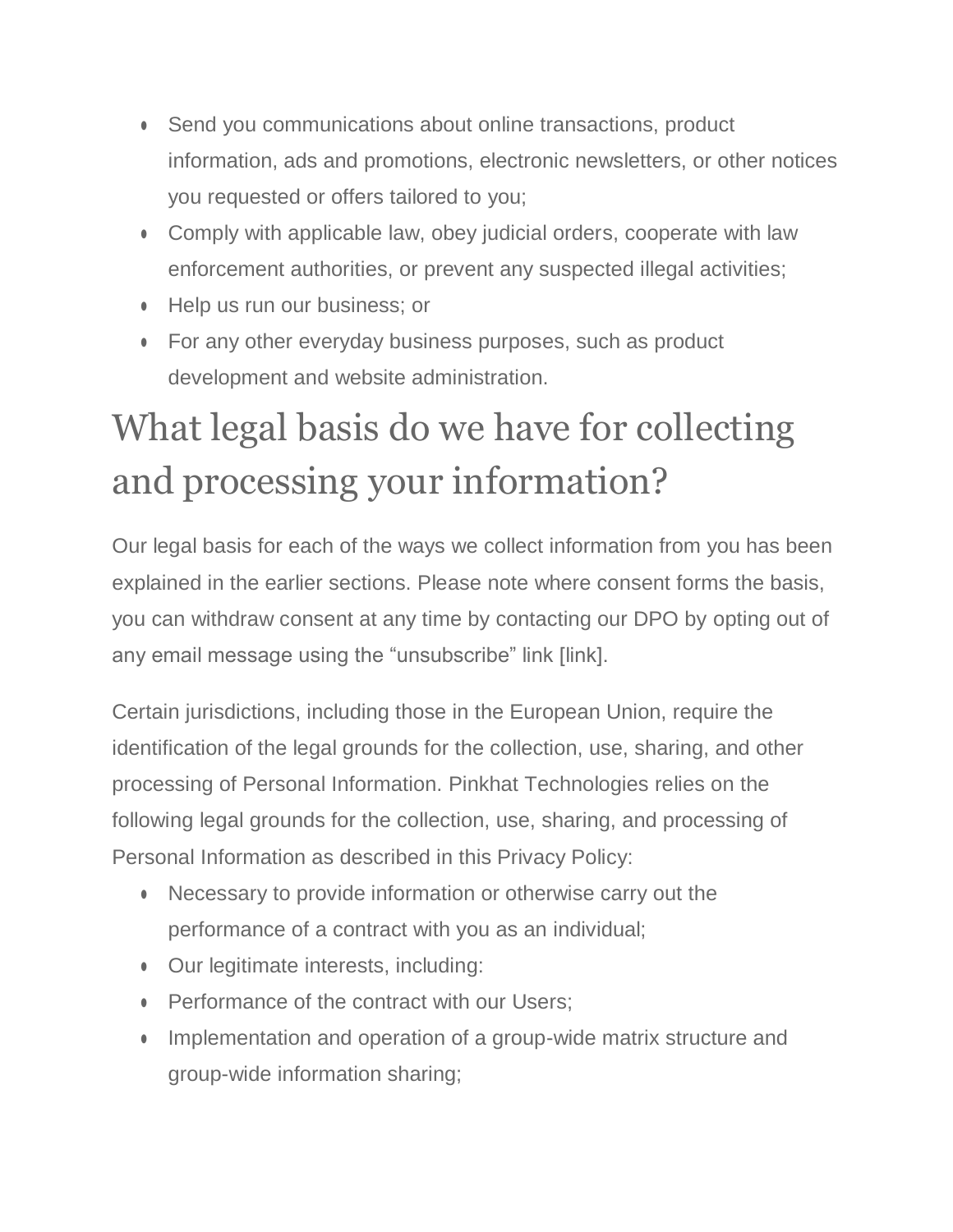- Customer relationship management and other forms of marketing and analytics;
- Fraud prevention, misuse of company IT systems, or money laundering;
- Whistleblower scheme operations;
- Physical, IT, and network perimeter security;
- Internal investigations; and
- Intended mergers and acquisitions;
- Compliance with legal obligations and/or defense against legal claims, including those in the area of labor law, social security, and data protection, tax, and corporate compliance laws.
- Protection of the vital interests of any individual;
- Performance of a task carried out in the public interest or in the exercise of official authority vested in Pinkhat Technologies; and
- Consent, as permitted by applicable law

### **Authorized Service Providers**

We use other third parties to perform certain functions on our behalf. Those functions include payment card processors, shipping vendors, call-center support, analyzing or hosting data on cloud-based servers, and other companies that help us improve our products and services. We may disclose certain Personal Information to these third parties performing services in the APAC, European Union, Switzerland, Middle East, Africa, United States of America or other locations where Pinkhat Technologies conducts business.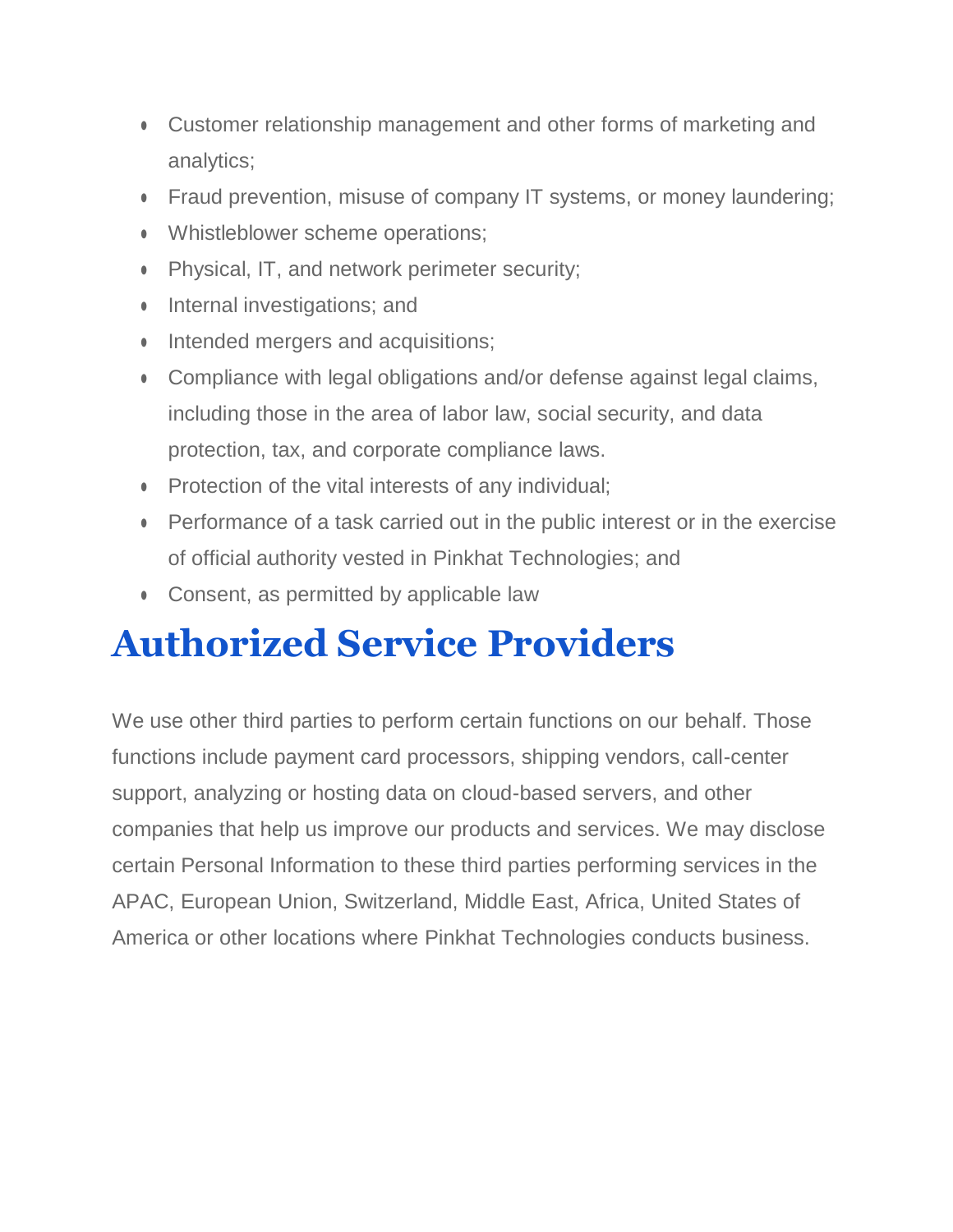### **Location-based services**

We offer to our Users the ability to use location-based tracking on certain mobile technologies as part of Pinkhat Technologies's Services. To provide location-basedservices on these Pinkhat Technologies products, we and our partners and licensees may collect, use, and share precise location data, including the real-time geographic location of your device. Where available and enabled within the Pinkhat Technologies product configuration, locationbased services may use GPS, Bluetooth, and your IP Address, along with crowd-sourced Wi-Fi hotspot and cell tower locations, and other technologies to determine your devices' approximate location.

### **Sale of the Businesses**

If we sell all or part of our business, Personal Information may be transferred to the purchaser in connection with that transaction. In that case we will inform you and use reasonable efforts to include contractual provisions that require the purchaser to treat your Personal Information consistent with the terms of this Privacy Policy.

### **Other Disclosures**

We may otherwise disclose Personal Information as permitted or required by law, when we believe in good faith it is necessary for safety purposes, required for legal reporting, or to protect our legal rights or enforce our Terms of Use or any applicable rules, or to protect the rights of others. We may also disclose Personal Information to our auditors, legal advisors, or to respond to a *subpoena*. We may also aggregate information that we gather about you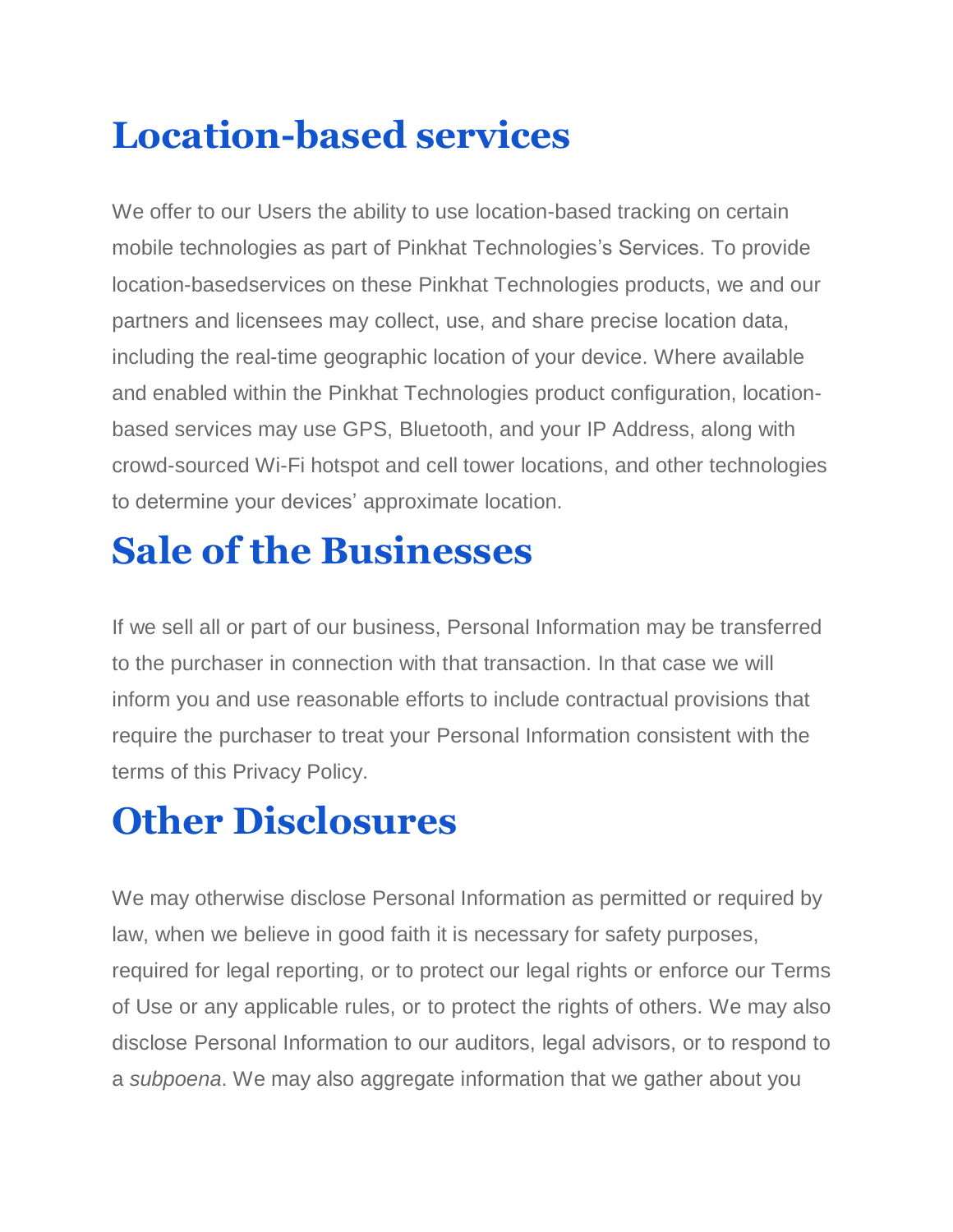(*e.g.*, online sales, traffic patterns) and provide these statistics to others in aggregate form.

However, it is to be noted that we may not be able to withdraw the consent by virtue of contractual commitments where there was an express consent you gave for storing your information for a period mentioned in the contract, or by the law of Land under which we operate.

# **Providing your personal data to others**

- We may disclose your profile data, usage data, account data, (collectively "your personal data") to any member of our group of companies (this means our subsidiaries, our ultimate holding company and all its subsidiaries) insofar as reasonably necessary for the purposes, and on the legal bases, set out in this policy. Information about our group of companies can be found at [link].
- We may disclose your personal data to our insurers and/or professional advisers insofar as reasonably necessary for the purposes of obtaining or maintaining insurance coverage, managing risks, obtaining professional advice, or the establishment, exercise or legal claims, whether in court proceedings or in an administrative or out-of-court procedure.
- We may also disclose your personal data to our suppliers or subcontractors or our clients, financial institutions for processing the claims and payments, identified insofar as reasonably necessary for achieving the business objectives.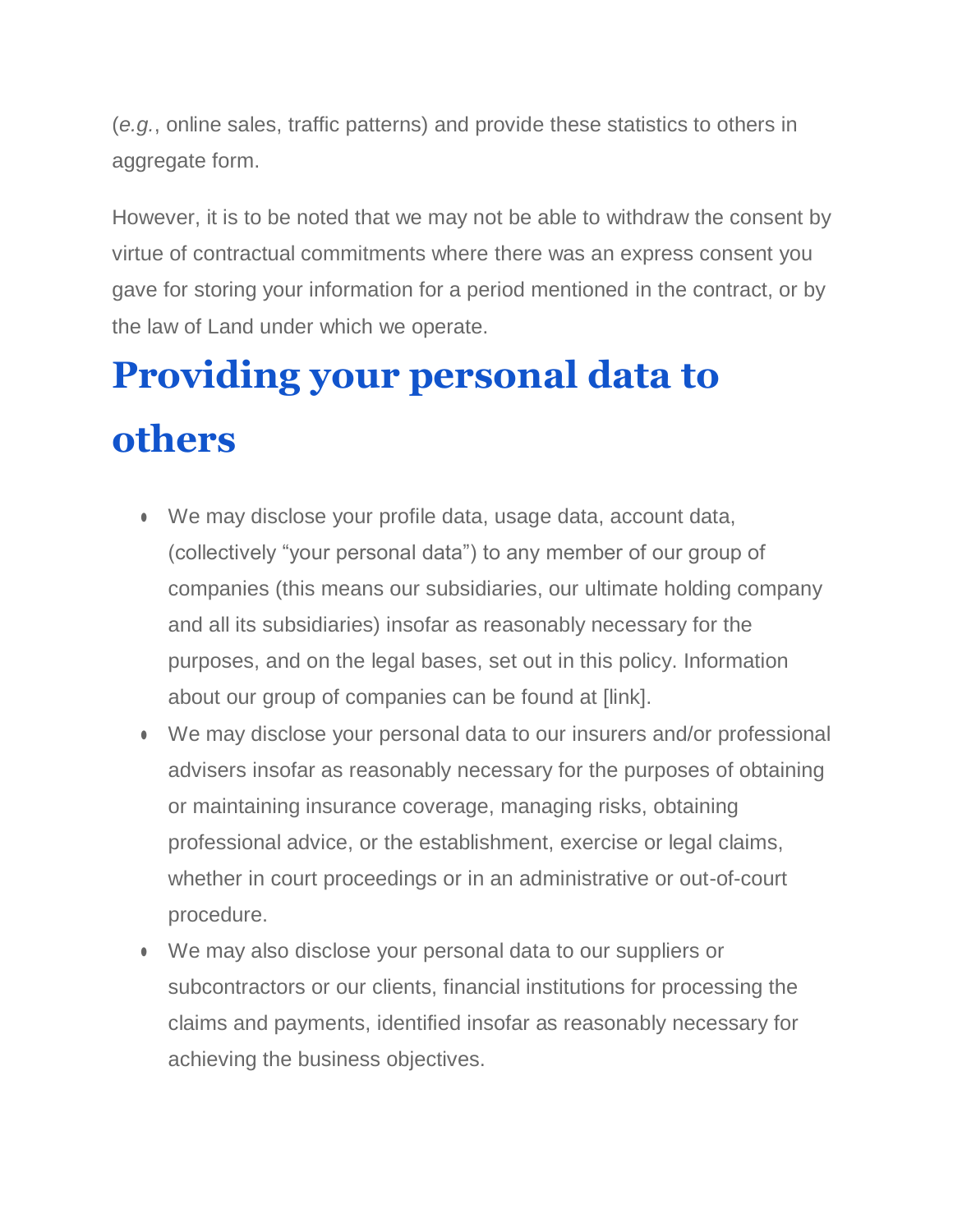#### **Access**

#### **What if the personal information belongs to a third-party?**

- If you provide Pinkhat Technologies with data of/from third parties (such as their names, email addresses, phone numbers, etc.), you guarantee that youhave the right to do so and you have obtained consent from them.
- This includes, but is not limited to, forwarding of referential for open vacancies and for lead generation.
- Third parties opt-out of future messages by clicking the corresponding link in the original message or by getting in touch with us at [privacy@Pinkhat Technologies.com.](mailto:privacy@kaleyra.com)
- In certain cases, Pinkhat Technologies and partner third-parties can automatically collect data using browser cookies, weblogs, web beacons, and othersimilar applications and attachments consistently with the related policies.
- This information is used for analysis, improving the convenience and efficiency of our website, and to help us provide you with relevant and interesting material.

# **Who has access to the data we collect?**

We process and access to the data we collect from you. However, we use third parties to assist us with processing your personal data including the following categories of recipients:

• Financial transaction processors (processing your payments)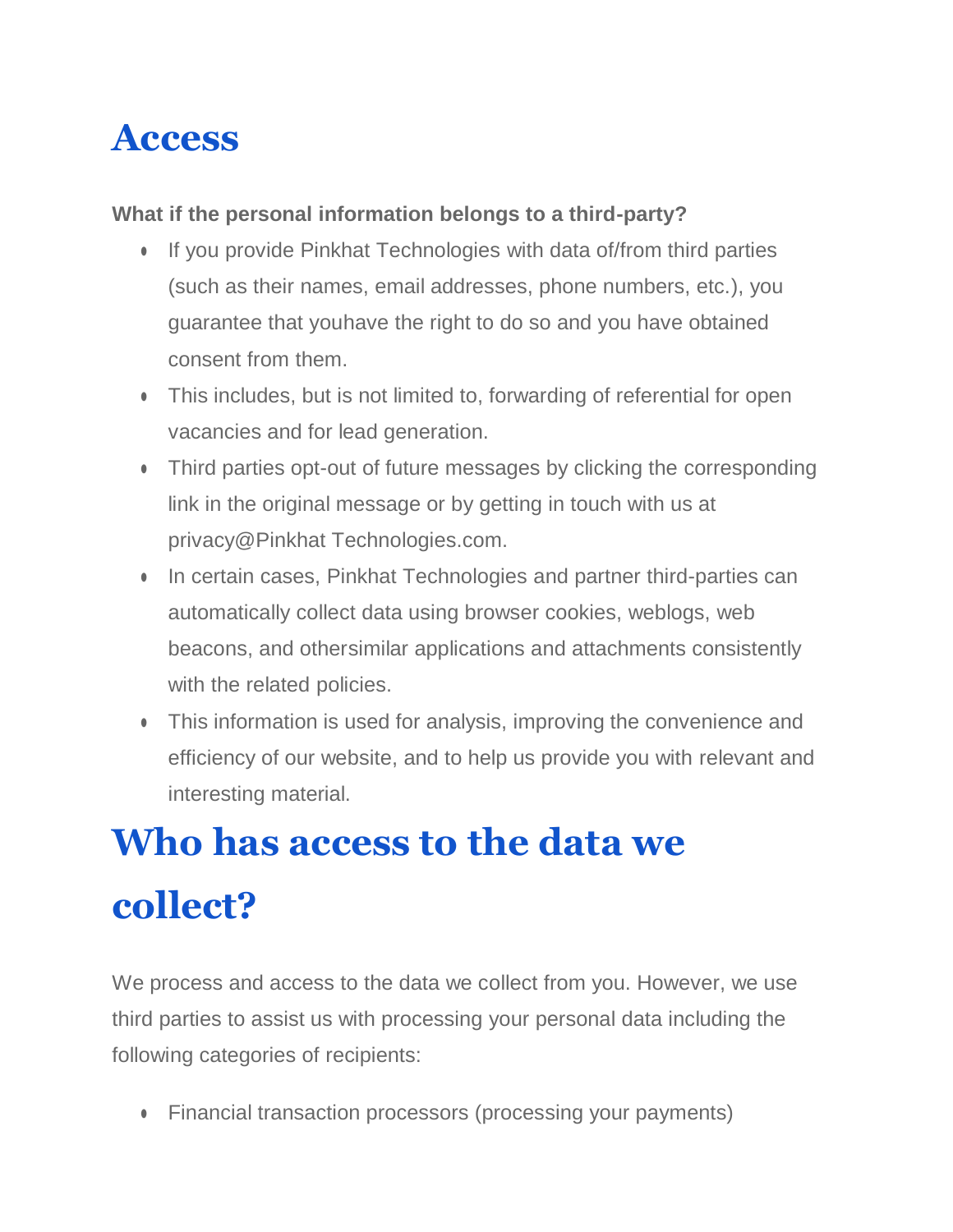- Customer service communication platform
- Email communication manager
- Website management services
- Website design and programming services
- Users / Sub-Contractors / Contractors to the extent necessary for our business objectives.

Preparation of Analytics and Dashboards

These third parties have a contract with us, wherein, they are prohibited from utilizing, sharing or retaining your personal data for any purpose other than we dictate.

### **Your rights over data**

#### **What are your rights over your PII**

You have the right to control your personal data. Specifically, you have the following rights:

● **Right to be informed**:

We are informing you now with this policy.

● **Right of access**:

We'll provide you with the data we have about you.

● **Right to rectification**:

Request we fix incorrect data about you.

● **Right to erasure:**

Request we erase certain data about you, subject to contractual rights and terms of use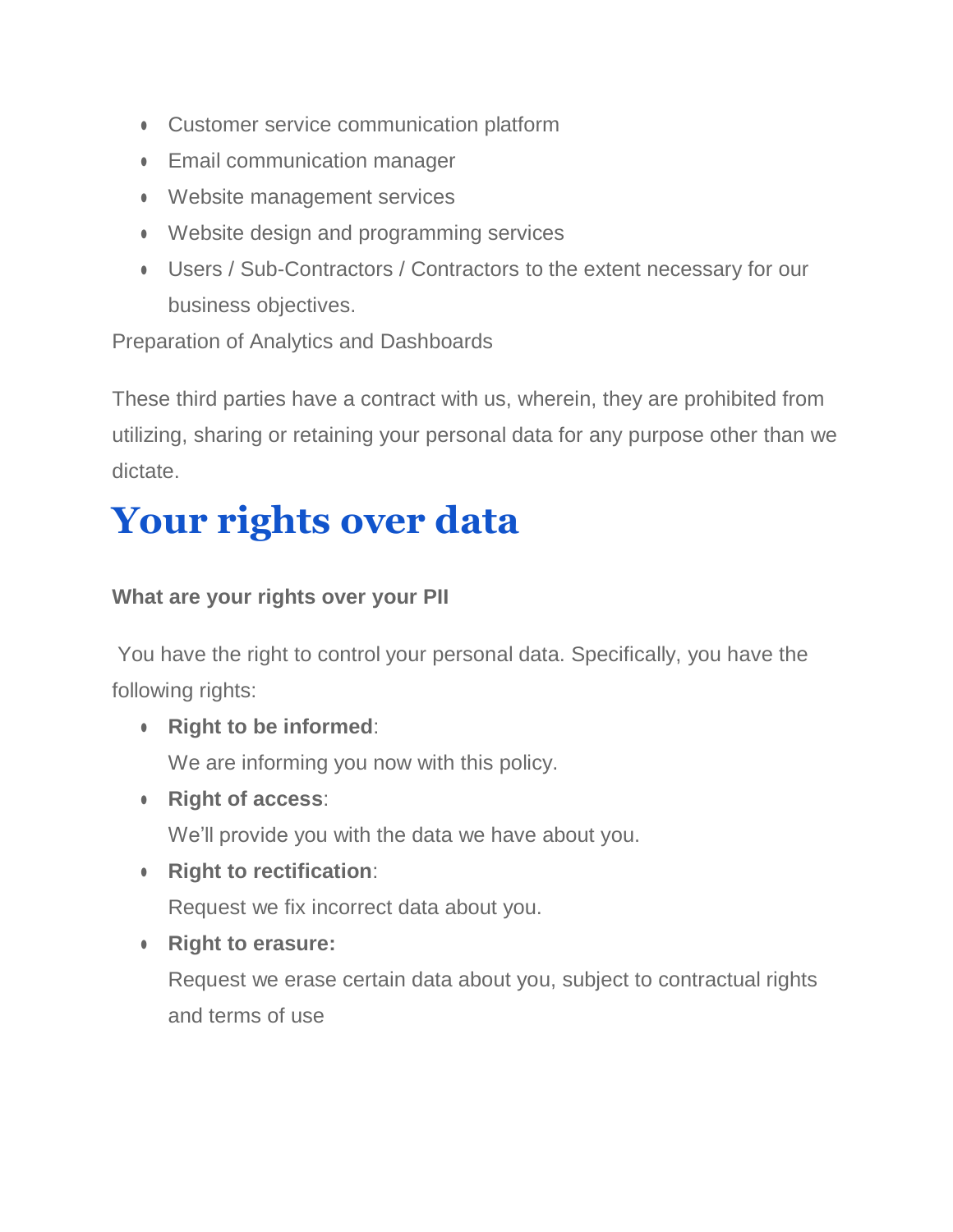● **Right to restrict processing**:

Ask us to restrict certain types of processing of your personal information.

● **Right to data portability**:

Ask us to provide your personal data we have for export where applicable.

● **Right to object**:

Object to how we use your data.

- **Rights of automated decision making and profiling**: While we do your profiling, we also give you the right to opt-out/ not accept.
- To exercise any of these rights, please contact privacy@Pinkhat [Technologies.comw](mailto:privacy@kaleyra.com)ith your request.

### **Your Right to Withdraw Consent**

Although this is mentioned above, we want to emphasize that wherever we've asked for your consent to collect or process your personal data, you have the right to withdraw that consent. If you receive email messages from us, you can use the "unsubscribe" link in each message to withdraw consent and stop the mailings.

### **Cookies and Similar Technologies**

This site uses cookies and similar technologies to track particular aspects of you and other people who visit us. This tracking is done to provide us with information on how people move about the site, what is of interest to them and what is not, how our marketing is performing, and incidental items such as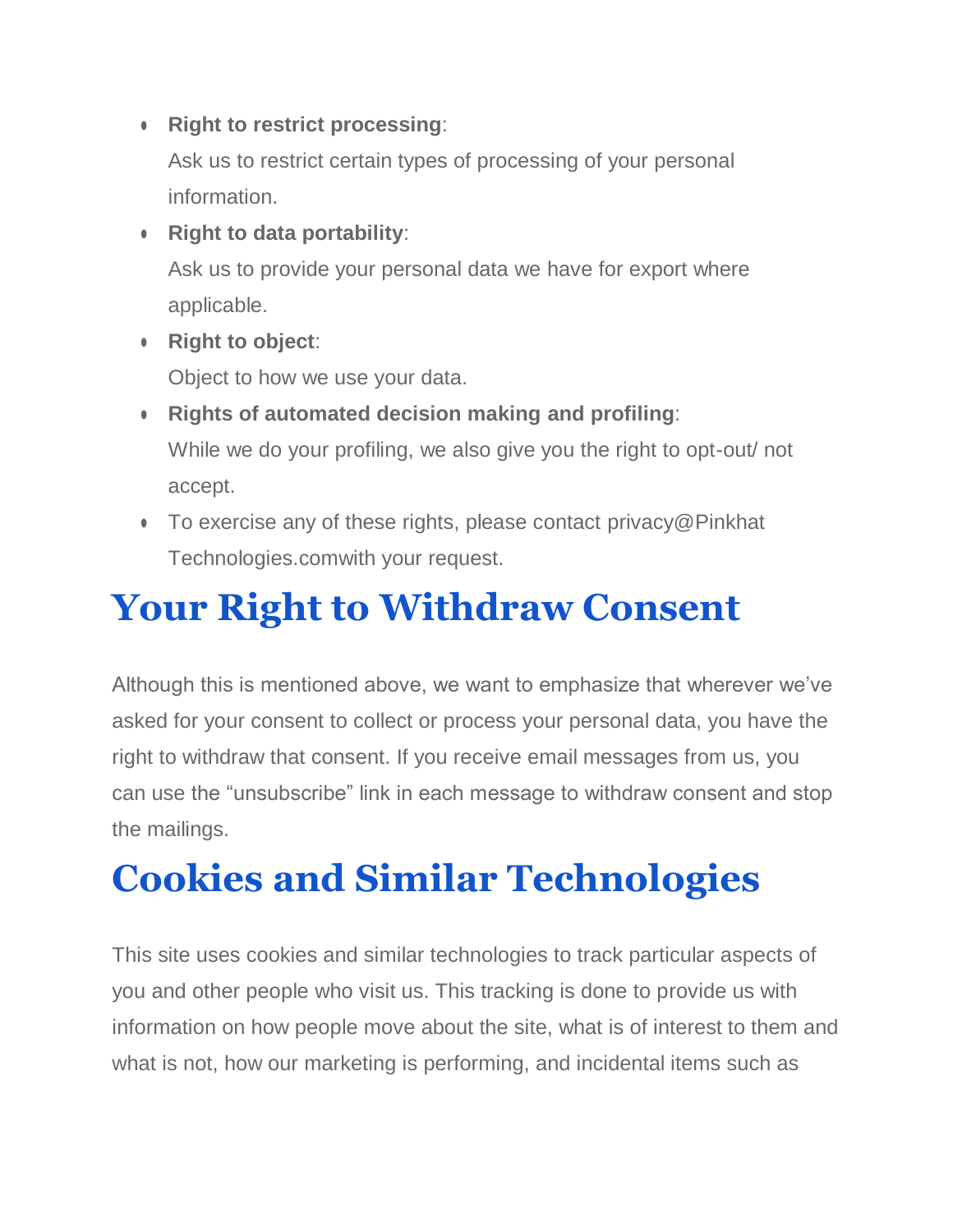what percentage of users access the site from a personal computer versus a mobile phone. You may block most cookies by adjusting your browser settings as well as responding to the cookie consent notice that appears when you visit this site. Read our Cookies Policy [link].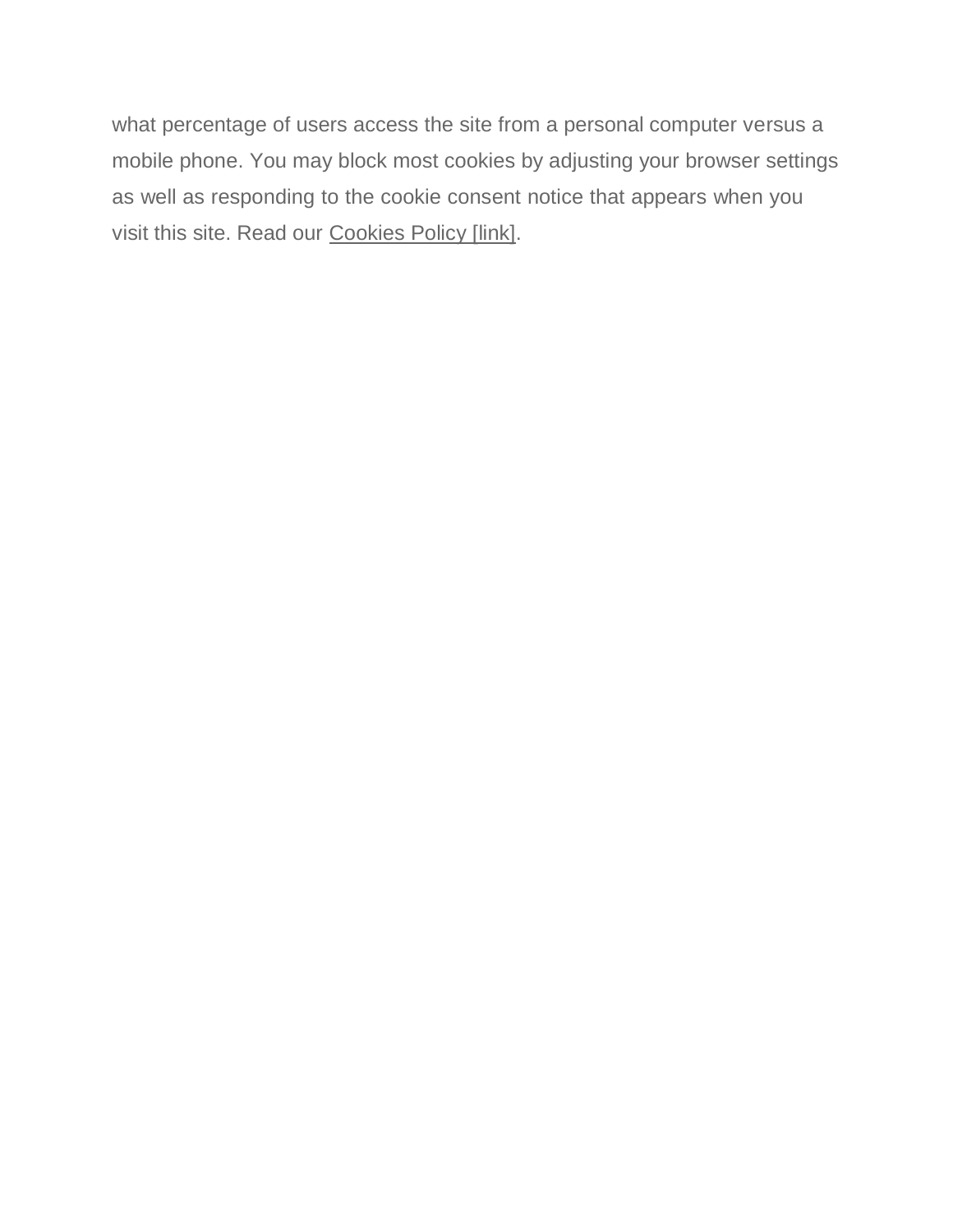# What do we use your information for?

Any of the information we collect from you may be used in one of the following ways:

● **To personalize your experience:**

To better respond to your individual needs

● **To improve our website**:

To improve our website offerings based on the information and feedback we receive from you

● **To improve customer service:**

To more effectively respond to your customer service requests and support needs

#### ● **To process transactions:**

Your information, whether public or private, will not be sold, exchanged, transferred, or given to any other company for any reason whatsoever, without your consent, other than for the express purpose of the deliverable.

- **To administer a contest, promotion, survey, or other site feature:** Thereby promoting the control over data
- **To send periodic emails:**

To send you information and updates pertaining to your order, in addition to receiving occasional company news, updates, related product or service information, etc.

However, if at any time you would like to unsubscribe from receiving future emails, we include detailed unsubscribe instructions at the bottom of each email.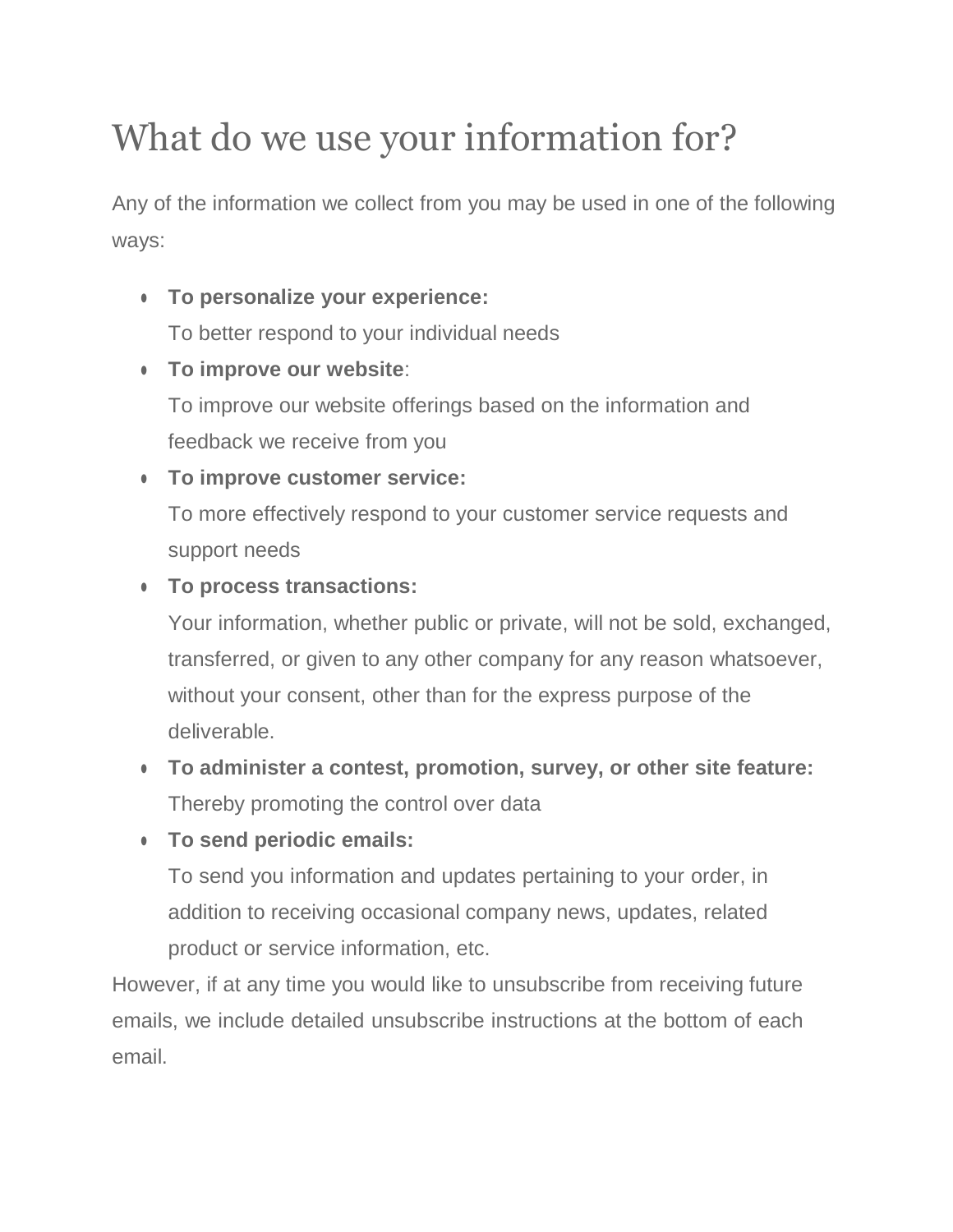# How do we protect your information?

We implement a variety of security measures such as maintaining a discrete database, providing access only in case of necessity, access on a need to know basis and such other globally acceptable security measures, to maintain the safety of your personal information when you place an order or enter, submit, or access your personal information. For further help and details, please refer our ISO 27001 manager for Pinkhat Technologies IT ongoing measures/policies at [privacy@Pinkhat Technologies.com](mailto:privacy@kaleyra.com) .

### Do we use cookies?

Yes, those cookies are transferred by a site or a service provider to your computer hard drive through your web browser, which enables you to recognize your browser and capture and remember certain information. Read our Cookie Policy [link].

# Do we disclose any information to outside parties?

We do not sell, trade, or otherwise transfer to outside parties your personally identifiable information. We may also release your information when we believe release is appropriate to comply with the law, enforce our site policies, or protect ours or others rights, property, or safety. However, non-personally identifiable visitor information may be provided to other parties for marketing, advertising, or other uses. The other details are discussed in Section 1.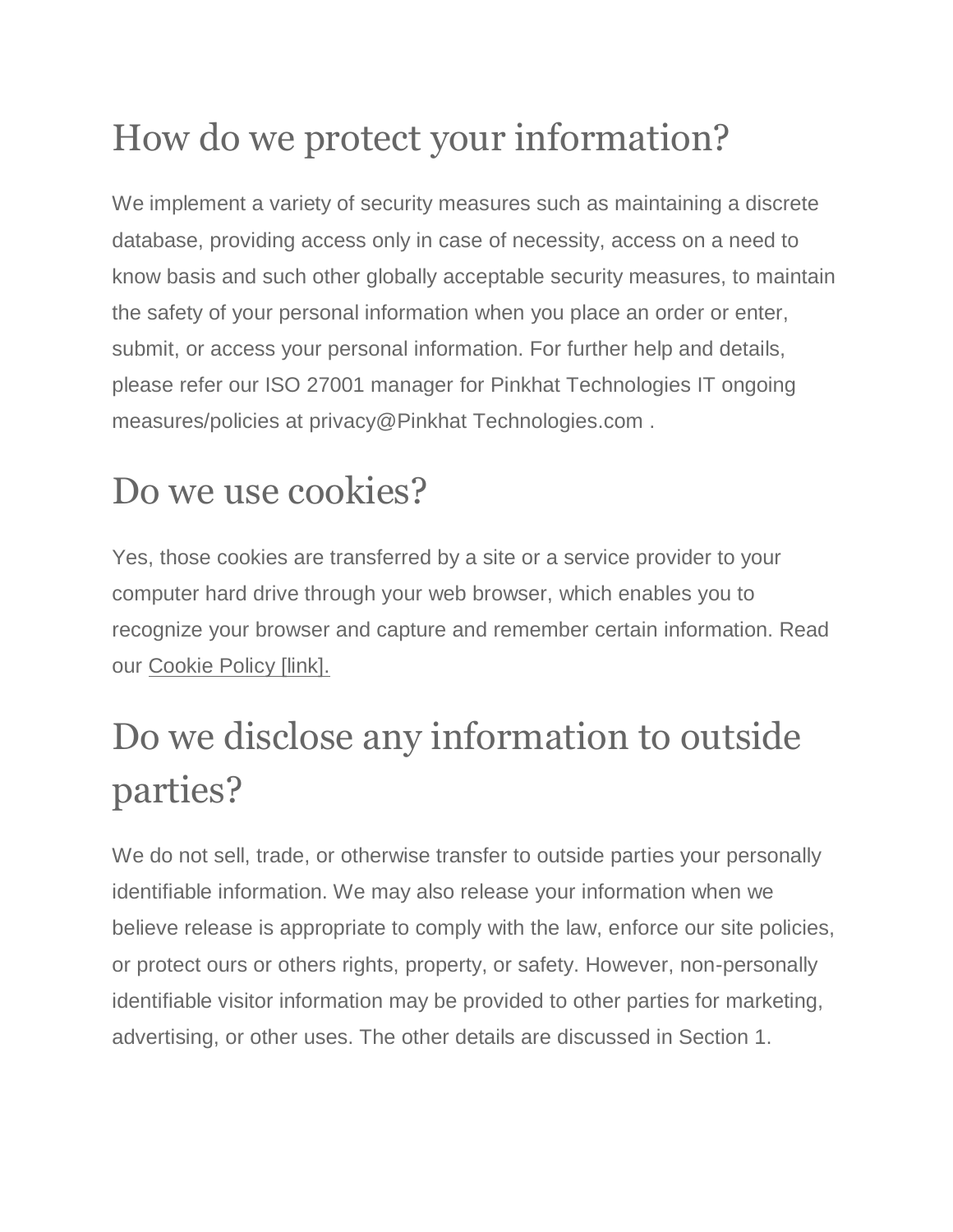# **General Information**

#### Third-party links

Occasionally, at our discretion, we may include or offer third-party products or services on our website. These third-party sites have separate and independent privacy policies. We, therefore, have no responsibility or liability for the content and activities of these linked sites. Nonetheless, we seek to protect the integrity of our site and welcome any feedback about these sites.

# Children's Online Privacy Protection Act **Compliance**

As required by the law we are in compliance with the requirements of COPPA (Children's Online Privacy Protection Act), we do not collect any information from anyone under 13 years of age. Our website, products, and services are all directed to people who are at least 13 years old or older.

# Usage of Outbound links

Pinkhat Technologies websites might include links that lead to other websites, websites thatare controlled by parties we are not related or connected to. After clicking an outbound link we lose any control of collection, storage, or processing of yourpersonal data that is transferred The behavior of third-parties is also beyond the scope of our control, therefore

is not responsible for the collection, storage, and processing of the information you share with third-parties.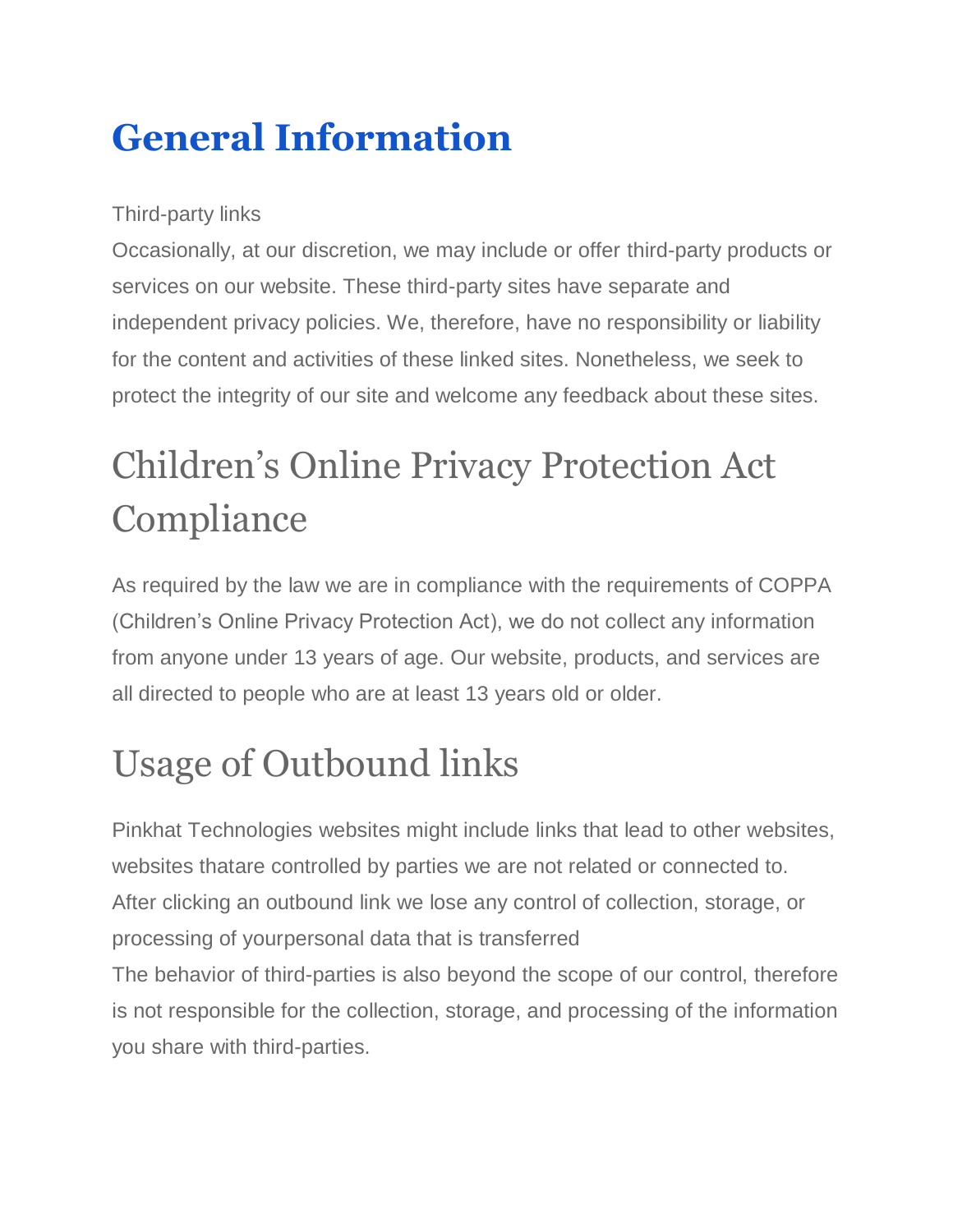### How long we process your personal data

We process personal data as long as it takes to achieve the goal (goals) for which this data was originally collected. After this, your data will be deleted or transferred to an archive, except for cases when it is necessary to continue the processing of your data to abide by the legal and contractual obligations that we have or other rightful and legal purposes.

# How to retract your agreement of the processing of your data?

You can retract your agreement on the processing of your personal information:

● By sending us an email to [info@pinkhattechnologies.com](mailto:info@pinkhattechnologies.com)

# Locations and international transfers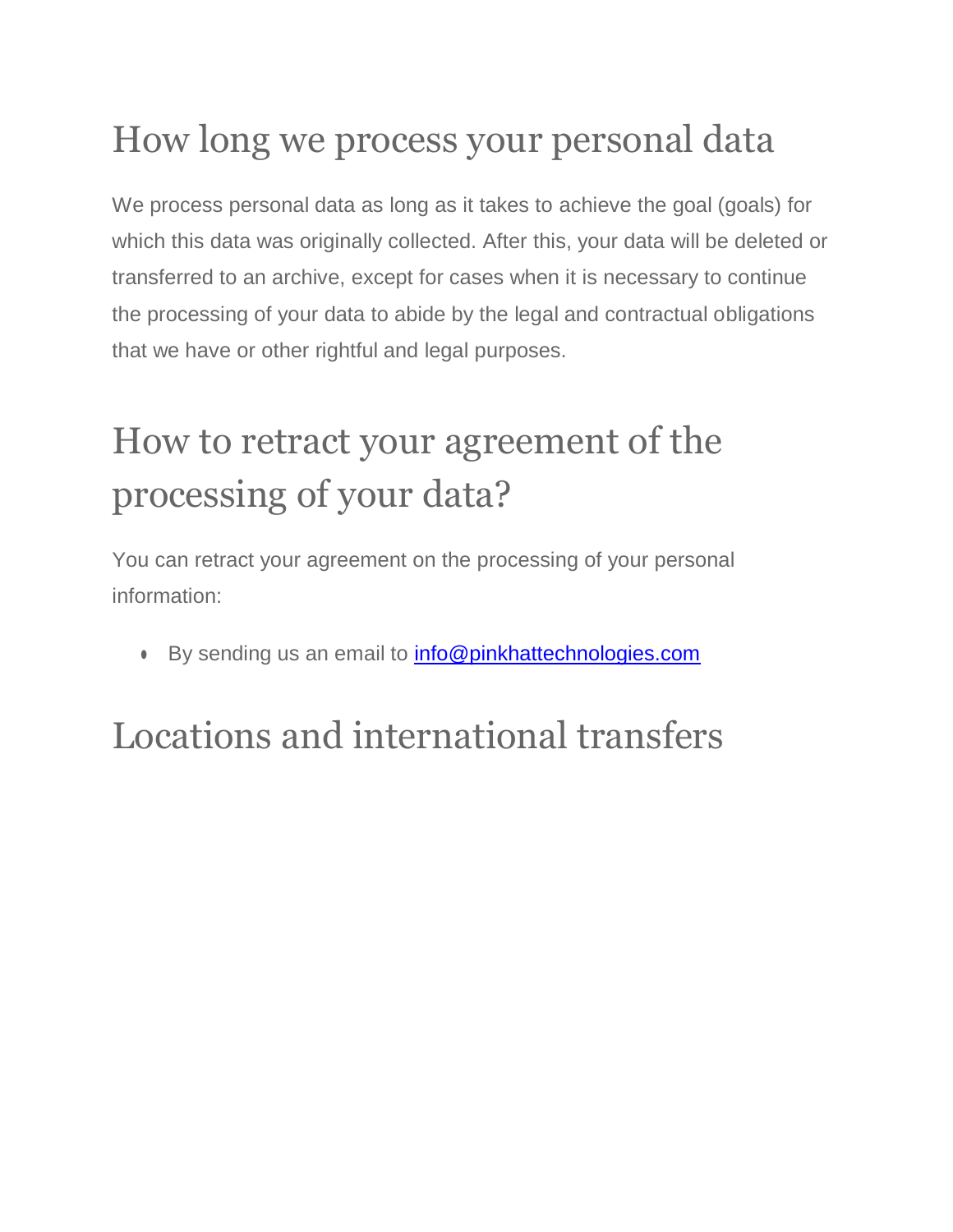We share your personal information and service data within the Pinkhat Technologies. By accessing or using our services or otherwise providing personal information or service data to us, you consent to the processing, transfer, and storage of your personal information or Service Data within the domains, where Pinkhat Technologies operates. Clauses.

# Business Transfers

We do not intend to sell our business. However, in the unlikely event that we sell our business or get acquired or merged, we will ensure that the acquiring entity is legally bound to honor our commitments to you. We will notify you via email or through a prominent notice on our website of any change in ownership or in the uses of your personal information and service data. We will also notify you about any choices you may have regarding your personal information and service data.

### Your Consent

By using our site, you consent to our Privacy Policy, Cookie Policy and website Terms of Use.

# Changes to our Privacy Policy